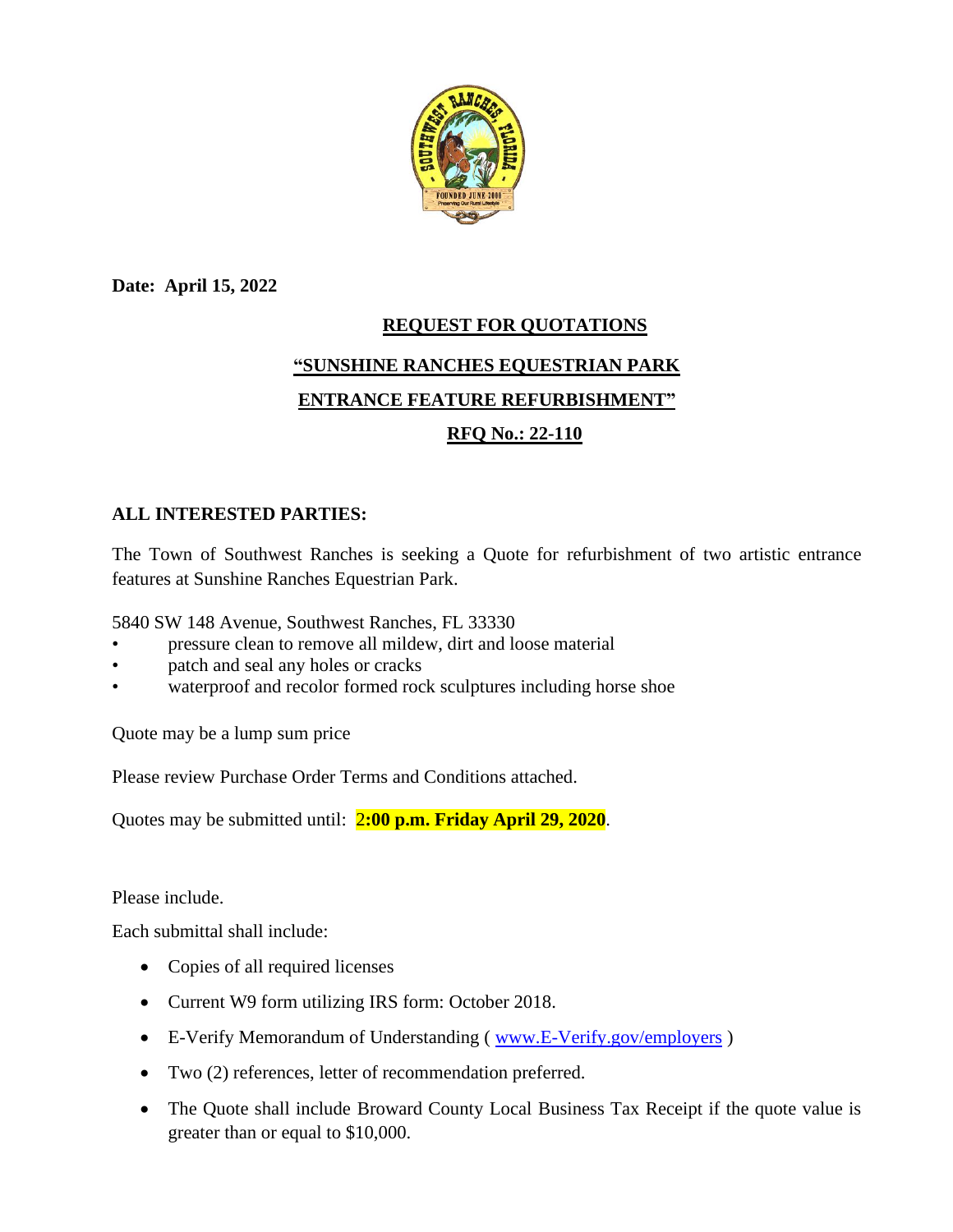#### TOWN OF SOUTHWEST RANCHES, FLORIDA **RFQ 22-110 - QUOTE FOR SUNSHINE RANCHES EQUESTRIAN PARK ENTRANCE FEATURE REFURBISHMENT**

• The Quote shall include certificate(s) of insurance or written proof of the ability to provide the required insurance by an insurance company authorized to do business in the State of Florida.

## • **INSURANCE**

The Seller of services must have secured and maintained the required amount of \$1,000,000 general and \$500,000 automobile liability limits and **must list the Town as an Additional insured of this coverage**. The Seller must have worker's compensation coverage as required by law, and if applicable, provide a copy of state workers compensation exemption. Any exception to the above stated limits or other requirements must be endorsed and approved by the Town of Southwest Ranches' Town Administrator.

• The completed attached form.

#### **GENERAL SPECIFICATIONS**

All work shall be completed during normal business hours, which are Monday-Friday 7:30 AM - 5:00 PM, unless otherwise approved by Town's designee.

## **GARBAGE COLLECTION**

Debris to be hauled away by Contractor and disposed of legally.

# **CONTRACTOR'S RESPONSIBILITY**

The Contractor shall furnish all supervision, labor, equipment, materials, paint, tools, machinery, transportation and other facilities and services necessary to fully complete the project.

The Contractor shall be responsible for the protection of the Town's property and if damage occurs the Contractor shall be solely responsible for the restoration of such damage within 5 days of the notification.

The Contractor shall be responsible to cordon off and erect warning signs in areas where any chance of damage or injury could occur.

The Contractor shall be responsible to ensure their staff follows all related safety and applicable OSHA regulations.

The Contractor will ensure that all work is performed in a professional manner by skilled trade workers.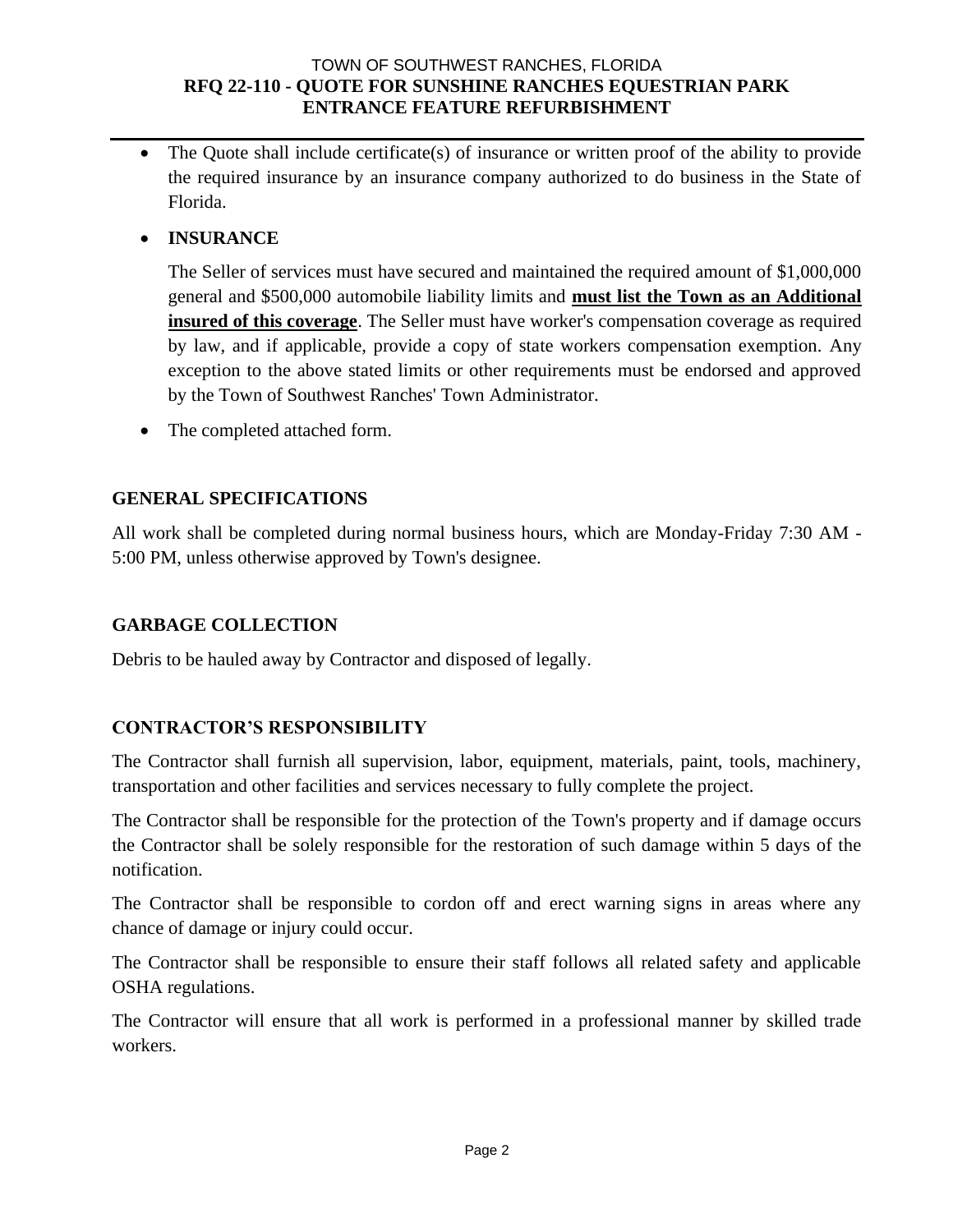#### TOWN OF SOUTHWEST RANCHES, FLORIDA **RFQ 22-110 - QUOTE FOR SUNSHINE RANCHES EQUESTRIAN PARK ENTRANCE FEATURE REFURBISHMENT**

The Contractor shall ensure that all work will be done during daylight hours and may include weekends and holidays. Forty-eight hours' notice is required for weekend scheduling and must be mutually agreed upon with the Town Representative.

The Town will make a final decision deemed to be in the best interests of the Town and anticipates the use of a purchase order or written agreement to confirm the terms of the services, as may be acceptable to the Town.

Pursuant to the Town's Procurement Code, this RFQ shall not be deemed a competitive procurement, and there shall be no rights of protest associated with decisions which may be made by the Town.

The Town of Southwest Ranches reserves the right to reject any or all quotes, to waive any informality, non-material irregularity or technicality.

All quotes and questions concerning this RFQ may be submitted by US Mail, Fax or Emailed to:

December Lauretano-Haines ISA Certified Arborist® #FL-6019A LIAF #2007-0045 Parks, Recreation and Open Space Manager Town of Southwest Ranches 13400 Griffin Road Southwest Ranches, FL 33330 Ph 954.343.7452 Fax 954.434.1490 dlauretano@southwestranches.org